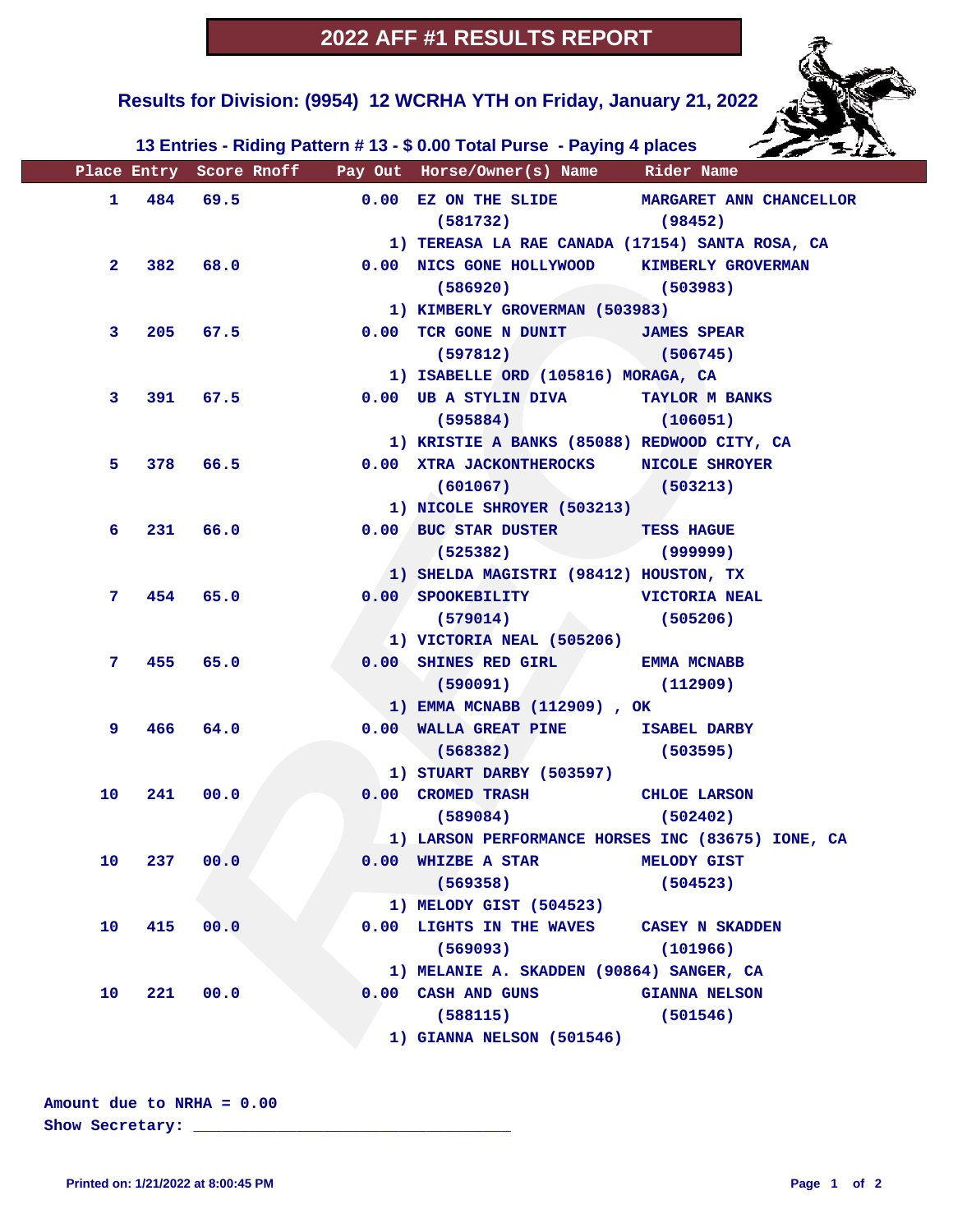## **2022 AFF #1 RESULTS REPORT**

 **NRHA Calculations for Division: (9954) 12 WCRHA YTH on Friday, January 21, 2022**

| Entry Fee             |              | 10.00  |  |
|-----------------------|--------------|--------|--|
|                       | $\mathbf{x}$ |        |  |
| <b>Total Entries</b>  | Ξ.           | 13     |  |
| (A) Gross Entry Fees  |              | 130.00 |  |
|                       |              |        |  |
| Trophy Cost           |              | 0.00   |  |
|                       | ÷            |        |  |
| (B) Gross Entry Fees  |              | 130.00 |  |
| (C) Due to NRHA [ 0%] |              | 0.00   |  |
|                       | Ξ            |        |  |
| (D) Net Entry Fees    |              | 130.00 |  |
| (E) Retainage         |              | 130.00 |  |
|                       |              |        |  |
| (F) Amount To Purse   |              | 0.00   |  |
|                       | ٠            |        |  |
| Added Money           |              | 0.00   |  |
|                       | =            | 0.00   |  |
| Total Purse           |              |        |  |
|                       |              |        |  |
|                       |              |        |  |
|                       |              |        |  |
|                       |              |        |  |
|                       |              |        |  |
|                       |              |        |  |
|                       |              |        |  |
|                       |              |        |  |
|                       |              |        |  |
|                       |              |        |  |
|                       |              |        |  |
|                       |              |        |  |
|                       |              |        |  |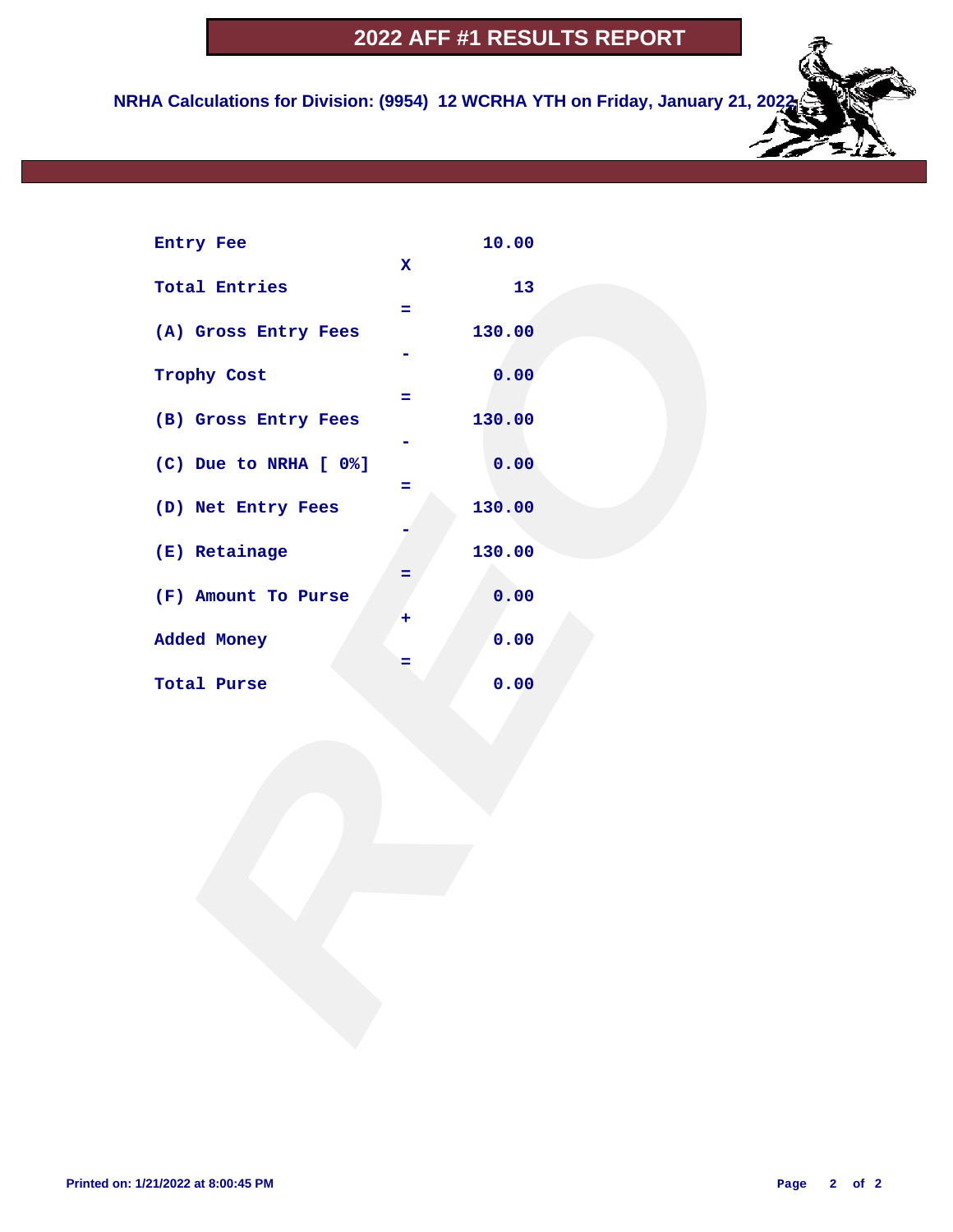|                                  |      | Event: 2022 WCRHA AFF #1<br>Maneuver Scores: -1 1/2 Extremely Poor -1 Very Poor -1/2 Poor 0 Correct +1/2 Good +1 Very Good +1 1/2 Excellent |                     |                |                |                        | Date: 1/21/2022 Class: 06      |                 |                 |                                        |                  | Pattern: 13 |
|----------------------------------|------|---------------------------------------------------------------------------------------------------------------------------------------------|---------------------|----------------|----------------|------------------------|--------------------------------|-----------------|-----------------|----------------------------------------|------------------|-------------|
| MANEUVER DESCRIPTION<br>MANEUVER |      |                                                                                                                                             | AREL                | Lis            | 202            | RS                     | $80 - 61$                      |                 | 195             | SBB                                    | PENALTY<br>TOTAL |             |
| DRAW                             | EXH# | PENALTY                                                                                                                                     |                     |                |                |                        |                                |                 |                 |                                        |                  | SCORE       |
| 1a                               | 241  | SCORE                                                                                                                                       | $\circ$             | $-\sqrt{2}$    | $-\gamma$      | $-\frac{1}{2}$         |                                |                 | $+2$            | $-\gamma$                              |                  |             |
|                                  |      |                                                                                                                                             |                     |                |                |                        |                                |                 |                 |                                        |                  |             |
| DRAW                             | EXH# | PENALTY                                                                                                                                     |                     |                |                |                        |                                |                 |                 |                                        |                  | SCORE       |
| $\mathbb{1}$                     | 231  | SCORE                                                                                                                                       | $-\gamma$           | $-\gamma$      | $-\frac{1}{2}$ | 68                     | $-\frac{1}{2}$                 | $-1/2$          | $-1/2$          | $-\gamma$                              |                  | 66          |
| DRAW                             | EXH# | PENALTY                                                                                                                                     |                     | 69             | 212            |                        |                                |                 |                 |                                        |                  | SCORE       |
| 2                                | 454  | SCORE                                                                                                                                       | $\hat{C}$           | ∩              | $-\frac{1}{2}$ |                        |                                | $-\frac{1}{2}$  | ◯               | Ω                                      | 4                | b5          |
|                                  |      |                                                                                                                                             |                     |                |                |                        |                                | 69              |                 |                                        |                  |             |
| DRAW                             | EXH# | PENALTY                                                                                                                                     |                     |                |                |                        |                                |                 |                 |                                        |                  | SCORE       |
| 3                                | 205  | SCORE                                                                                                                                       | $-\frac{1}{2}$      |                | $-\frac{1}{2}$ | O                      |                                | $-\frac{7}{68}$ | O               | $\sim$ 1                               |                  | 67/2        |
|                                  |      |                                                                                                                                             |                     |                | 69             |                        |                                |                 |                 | $67\frac{1}{2}$                        |                  |             |
| DRAW                             | EXH# | PENALTY                                                                                                                                     |                     |                |                |                        |                                |                 |                 |                                        |                  | SCORE       |
| 4                                | 378  | SCORE                                                                                                                                       | $\sqrt{ }$          |                |                | $\frac{1}{2}$<br>$4\%$ |                                |                 | $-\frac{1}{68}$ | 67                                     | $\frac{1}{2}$    | 6672        |
| DRAW                             | EXH# | PENALTY                                                                                                                                     | 5                   |                |                |                        |                                |                 |                 |                                        |                  | SCORE       |
| 5                                | 466  | SCORE                                                                                                                                       | $\sim$ $\sim$<br>÷, | $+\frac{1}{2}$ |                |                        |                                | $-\frac{1}{2}$  |                 | $\sqrt{2}$<br>$\mathcal{L}_{2n}$<br>69 | 5                | 64          |
|                                  |      |                                                                                                                                             |                     | 70             |                |                        |                                | $69\%$          |                 |                                        |                  |             |
| DRAW                             | EXH# | PENALTY                                                                                                                                     |                     |                |                | $\frac{1}{2}$          |                                |                 |                 |                                        |                  | SCORE       |
| $\epsilon$                       | 382  | SCORE                                                                                                                                       | $-\frac{1}{2}$      | $\sigma$       | 69             | $\circ$                | 0                              | ◯               |                 | $-\frac{1}{2}$                         | $\frac{1}{2}$    | 63          |
|                                  |      |                                                                                                                                             |                     |                |                |                        |                                |                 |                 |                                        |                  | SCORE       |
| DRAW                             | EXH# | PENALTY                                                                                                                                     |                     | $\frac{1}{2}$  |                | $\rightarrow$          | $  \  $                        | P2              |                 |                                        |                  |             |
| 7                                | 237  | SCORE                                                                                                                                       | ∽<br>69             | $-1/2$         |                | 67                     | $\overline{\phantom{a}}$<br>66 | $-1\frac{1}{2}$ | $-1\frac{1}{2}$ |                                        |                  |             |
| DRAW                             | EXH# | PENALTY                                                                                                                                     |                     |                |                | $\frac{1}{2}$          |                                |                 |                 |                                        |                  | SCORE       |
| $\, 8$                           | 391  | SCORE                                                                                                                                       |                     |                |                |                        |                                | $\mathcal{O}$   |                 | $-\frac{y}{68}$                        | $\frac{1}{2}$    | 67/2        |
|                                  |      |                                                                                                                                             |                     |                |                |                        | 69                             |                 |                 |                                        |                  |             |
| DRAW                             | EXH# | PENALTY                                                                                                                                     |                     |                |                |                        |                                |                 |                 |                                        |                  | SCORE       |
| 9                                | 484  | SCORE                                                                                                                                       |                     |                |                |                        | ∕                              | $\circ$         | $-\frac{1}{2}$  | 0                                      |                  | 6912        |

Judge's Signature: 10 World 1740